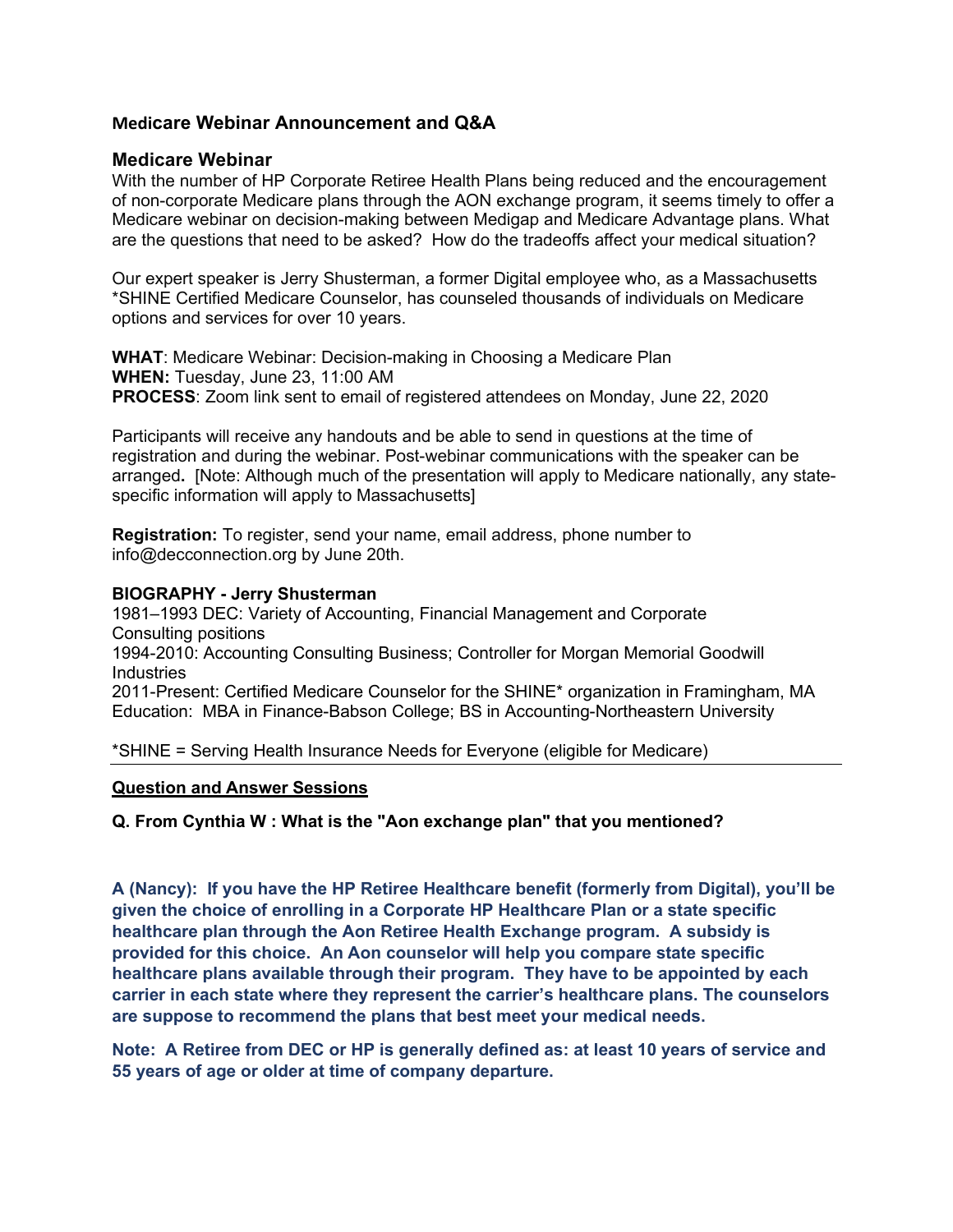### **Q. From Tony : Jerry, how often do the Feds change Medicare?**

**A (Jerry): All the time! Medicare is so complex and it can be changed by legislation through Congress, by the director of CMS, by the due to rulings against Medicare, e.g., PT issues, or deductibles, etc.**

## **Q. From Vanessa F** : **what do you mean by subsidy?**

**A (Nancy): Those Digital retirees that have the HP healthcare benefit are encouraged to consider enrolling in a healthcare plan through the Aon Exchange program and are given a subsidy to do so. For 2020, the subsidy is \$540 per individual. Last year it was \$1080.**

**Q. From Bill M: Hi, Thanks so much for the presentation! I will eligible for Medicare next year. I am currently on the HP Retiree plan (unsubsidized). Can you please tell me the pros/cons of getting a Medicare supplement direct from Medicare vs going thru HP? (I worked for DEC from 83 thru the acquisitions and retired from HP in 2007. I was too young to qualify for the Digital Retiree Health plan. Thanks again Bill)**

**A (Nancy): You're eligible next year, so you're 65 and on the HP retiree plan, not the Digital retiree plan. Next year you may have HP's corporate healthcare plan choices as well as state-specific choices through Aon. In the past, I have found the corporate plans to have either slightly lower costs or a few additional benefits if compared to their counterpart from the same carriers in the state marketplace. But that may be changing.** 

**If there is no subsidy for going to state specific plans through an Aon-like Exchange, then the only benefit is the advice they may give which is available whether one enrolls with them or not. Remember, their offerings are a subset of the plans available in the state marketplace. There may be additional plans in the state marketplace to consider that are not on their list. It is also, important to underscore that once you leave any kind of corporate healthcare program, you may not be allowed back. You might find some information on the HP retiree website at <https://hpalumni.org/whichcompany>**

**Q. From Barbara1** : **What is the website where you can input all your med's and find the best plan for your needs**?

**A: (Jerry) It's the medicare.gov site, go to Plan Finder. Go browse and create an account to drill down deeper. Keep clicking, put in basic info, zip code, etc. You enter your info and it'll tell you which Medicare Adv or Part D drug plan is best for your needs.**

**Q. From Ava S** : **Are there situations where the Medicare Advantage Plan can determine how long I can stay in the hospital?**

**A (Jerry): Potentially yes, it's a drawback to being on a Medicare Advantage Plan***. Medicare can assign a case manager to your case.* **When you enroll, Medicare pays that Advantage plan \$X to** *manage your care***; then the** *Advantage plan* **tries to manage to that**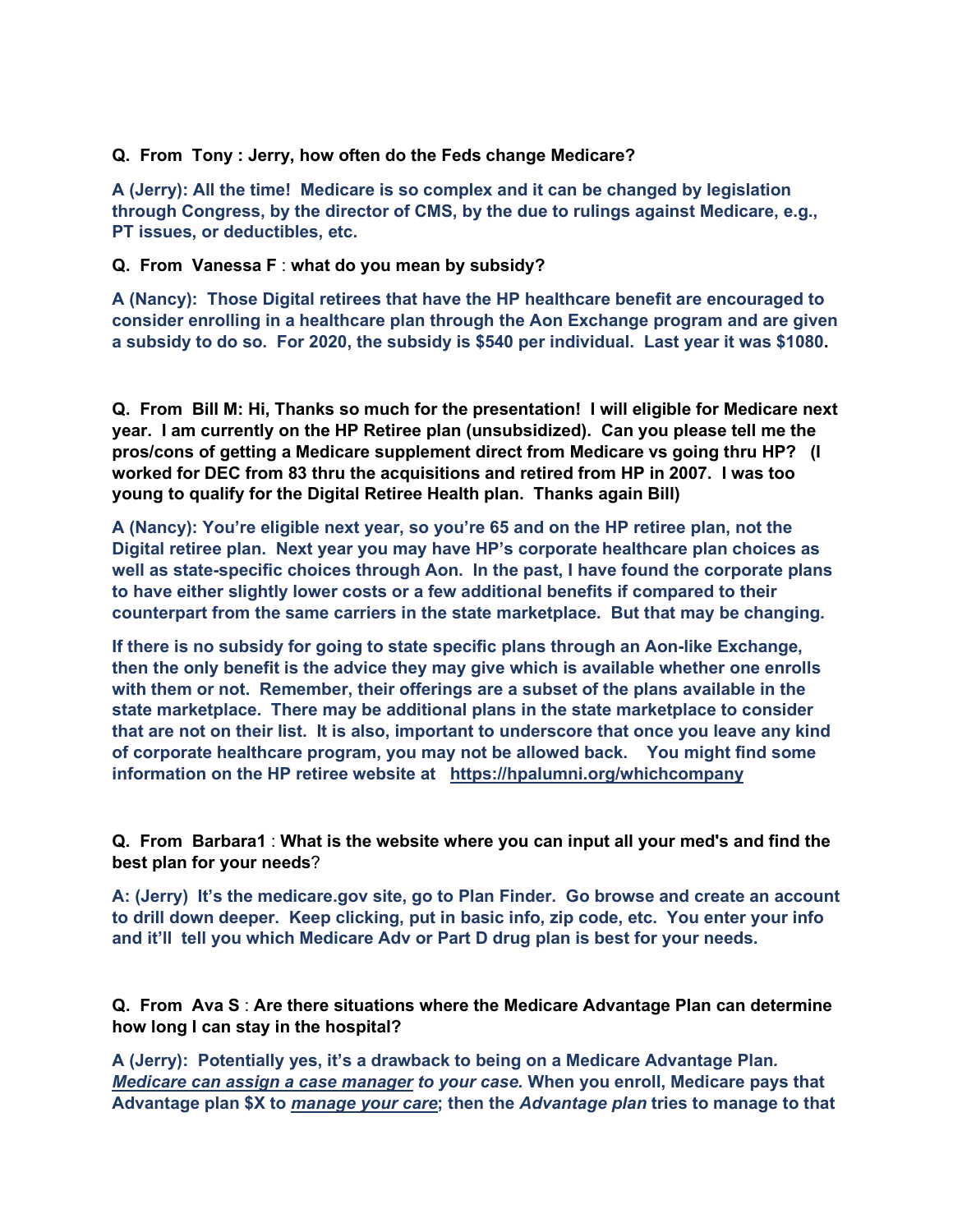**number. So if that is \$5000, it's to the Plan's benefit to get you out of the hospital as soon as possible. You may have to appeal their decision thru Medicare to stay in hospital longer (you'll need a doctor's note). If you file an appeal, you'll get a couple of extra days before they can kick you out.**

**Q From Ava S** : **If I move to Florida and I'm in a Medicare Advantage plan, and I want to go to a Medigap plan, can I switch back?**

**A (Jerry): If you move to FL, you'll have to leave your Med Adv plan in MA due to doctor network requirements. You can go to a Medigap plan in FL. You can go back and forth, depending on the rules. A lot of people keep the MA plan even in FL because it's so much more flexible and better but you have to decide about it for yourself. If your legal address is in MA you can use your MA Medigap plan as long as you want; once you leave it though, you can't go back.**

**If you have a pre-existing condition and you are in a Medicare Advantage plan, you may not be eligible in FL to enroll in a Medigap plan. There is no state requirement in FL for Supplement/Medigap plans to accept individuals with pre-existing conditions. That is not the case, however, in four eastern states: MA, CT, NY and ME**

**Q. From JOE L : Can HP do anything to change or eliminate the DEC retirement plan? (See his more detailed questions below.)**

**A (Nancy): We don't know what HP can/will do. We don't know what's in the legal documents of the plan and trust that HP inherited from DEC. The trust was funded by DEC to support the healthcare retiree benefit.**

**See the following website for more information.: <https://www.hpalumni.org/health-future>**

**Q. From Emma Dl: Since the Retirement Plan changed to United Healthcare Group Medicare Advantage PPO, there have been additional costs such as copays and other expenses previously covered by Medicare directly. Can't figure it out.**

**A** (**Nancy): You would need to call United Healthcare to find out why there is an increase. HP's Benefits Express [800-890-3100] can give you their number if you do not already have it. Other HP Corporate Retiree Plans increased in cost as well in 2020.**

**Q. From Linne B: What is the best approach and program for those of us in natural medicine, chiropractors, osteopaths, naturopaths? Have been wholistic since my DEC years 35 yrs ago, no meds, etc.**

**A (Jerry): Before choosing a package, check to see whether your providers are included in the plan's network. Most natural providers are specialty providers, many accept Medicare.**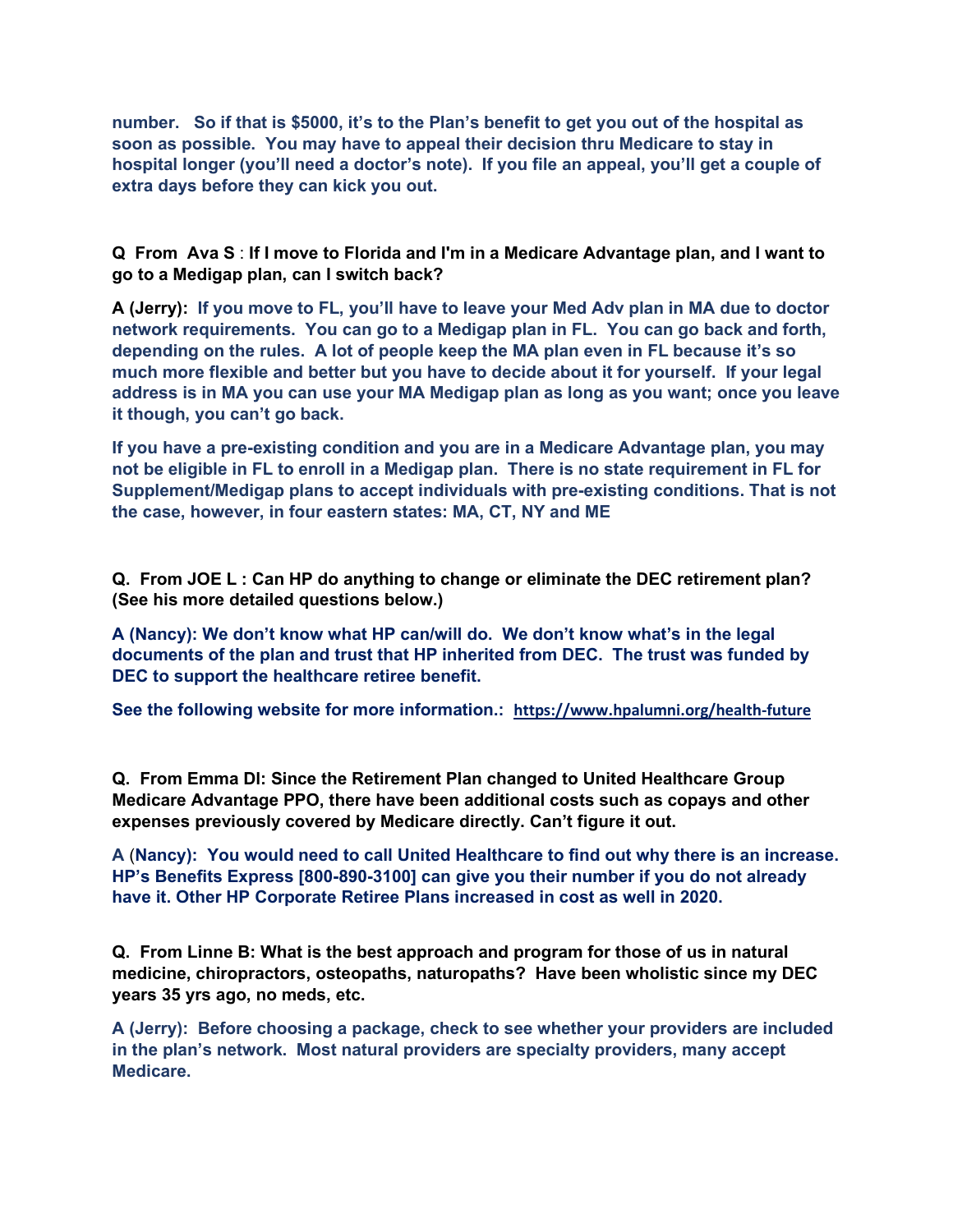**Q. From Joe L: I have the DEC insurance package. Am I going to be affected by any of these HP changes or can I continue with the plan I've opted for these past several years? I opt for the United Health Care (now called "Medicare Advantage") package because we split our time between MA and FL. For my wife and I, we pay a monthly cost for the health coverage each year. In addition, for the health care, we have assorted copays. These co-pays end for each of us after we've paid an annual total of \$2K each. Over the years we've never had to pay more than this total amount. So, in a specific year, excluding dental and vision, if we paid a fixed health care amount of approximately \$500 per month, hence \$6K for the year, plus the \$2K each for co-pays, total \$10K – we've never had to pay any more. This was true even in a year when our total medical expenses were significantly more than \$100K. We're quite happy with this current coverage. So, again, my question, are the current HP changes going to change the above coverage we now have?**

# **A (Nancy):**

**As long as HP continues to offer Corporate Retiree plans, there is a high likelihood that HP will continue to offer the UHC corporate policies since UHC is the only national carrier in their offerings. It would be good planning, however, to become knowledgeable on the state Medigap plans if changes should occur. They are not more expensive than the UHC Medicare Advantage plans being offered and allow you to go to any doctor in the US that accepts Medicare. You would have to buy a drug plan but there are 20+ choices in MA starting at about \$15/mo.**

**Q. From Jack R: Nancy, I am Medicare-eligible, but my wife (age 60) and our daughter (age 21) are not. I am covered under the plan for former Digital Employees. Currently we have the Tufts HMO + Medicare Supplement option. The Tufts HMO covers my wife and daughter. I have the Tufts Medicare Supplement plan. I believe this is a Medigap plan (with a Prescription Drug Plan), rather than a Medicare Advantage plan. Is this true?** 

**Also, since the Tufts HMO plan doesn't allow for new enrollees, can it be implied this plan may not be an option in future years under the HP Retiree Medical plans for former Digital employees? Should we be planning for when this happens? Thanks so much for your help! Jack R.**

**A (Nancy): I believe you are right that the Tufts Medicare Supplement plan is a Medigap plan. Since the Tufts' merger with Harvard Pilgrim won't be completed until the fall of 2020 if then, I would guess that both Tufts and Harvard Pilgrim will be issuing policies in their own name for 2021 since sign up for healthcare plans would take this fall.**

**Since you are in a corporate HP Tufts plan this year, you'll most likely be able to stay in a Tufts HP plan next year if Tufts continues to work with HP. The same would be true for your wife and daughter. I can't predict what will happen to our plan choices for next year. But I suspect that the current merger between Tufts and Harvard Pilgrim is the reason for not acquiring new members.** 

**By the way, I looked at the state specific plans that are available under the AON Exchange program for MA for 2020 and found no Tufts supplement plans which do exist in the state plans as shown in the handouts. But the Aon program does have a Tufts**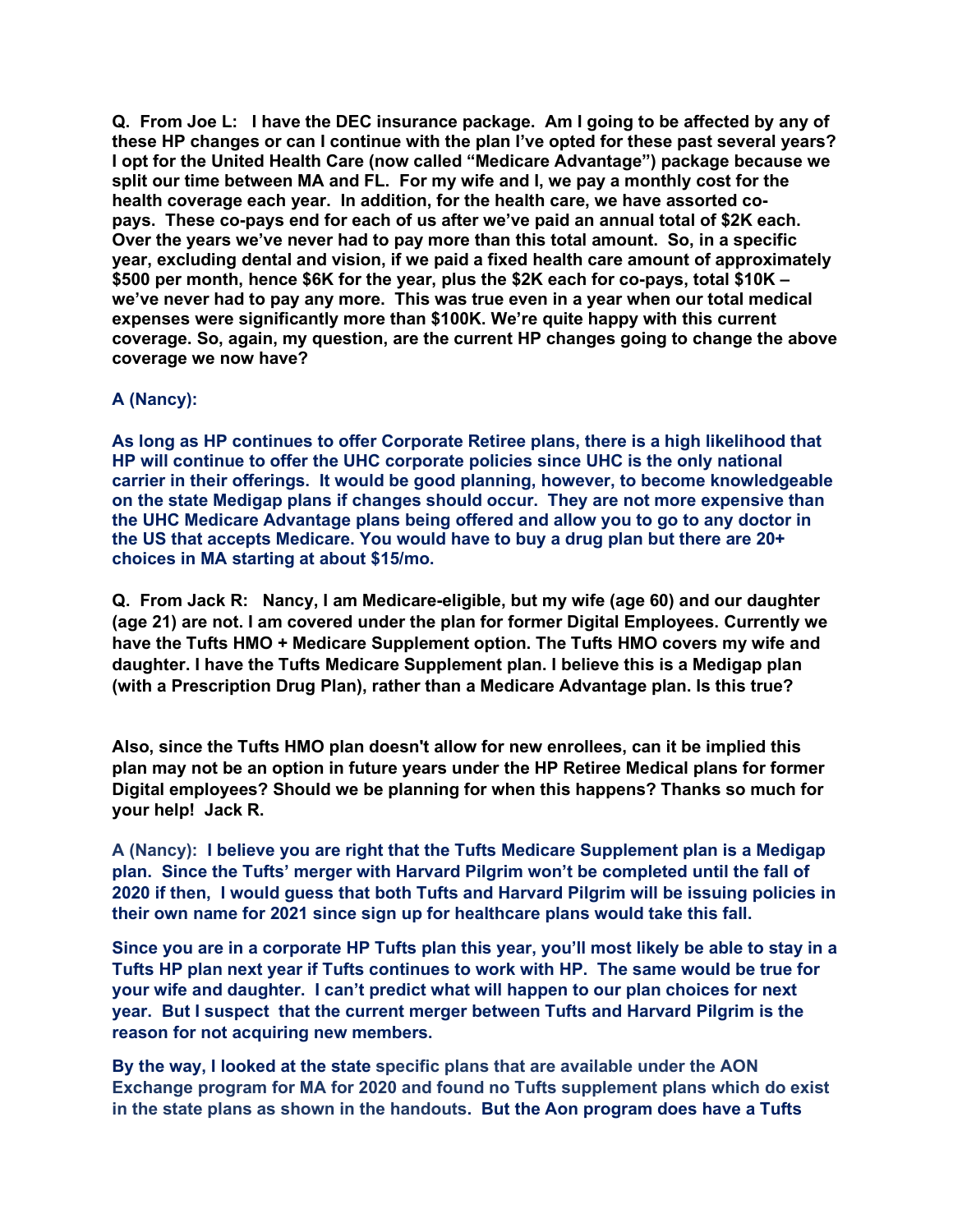**Medicare Preferred HMO Basic Rx (HMO) [\$40/mo.] and a Tufts Medicare Preferred HMO Prime Rx (HMO) [\$165/mo.]**

**Q. From Barrie H.: Joe L. and I have been trading emails since the session ended and he and I have the same questions re HP's ongoing support of our health care, best stated by him:**

**"I remember talking with Eileen Jacobs many years ago, probably around 1998 when Compaq bought us, about DEC having set up a fund of sorts to cover the projected cost of the health insurance subsidy going forward. But whether it's sufficient to fully cover everything or whether HP can somehow alter it, is what I was hoping Jerry or someone might shed some light on. It would also be interesting to know how much the subsidy actually is, vs. the full market cost of our coverage. Where do we go to get answers to the above?**

**A (Nancy**): **This year the subsidy is \$540. Last year it was \$1080. We have no visibility to future HP programs or subsidies. See the following website for more information.: <https://www.hpalumni.org/health-future>**

# **Q: What is the SHINE organization in MA and how do they help you in choosing a Healthcare Plan/ Drug Plan?**

**A (Jerry):** Serving the Health Insurance Needs of Everyone (eligible for Medicare)

SHINE provides FREE unbiased health insurance counseling information and assistance to Massachusetts residents with Medicare, their caregivers and those approaching Medicare eligibility. **SHINE is the Massachusetts name for the nationwide SHIP**

**State Health Insurance Program) which is funded by both Medicare and the individual State Elder Affairs Programs. SHINE helps those eligible for Medicare**

**By giving them information needed to help them make the best decision on which health plan to choose based on their medical need as well as their ability to pay**

**Premiums, deductibles and co-pays. Many clients come back during the Open Enrollment Period (October 17 through December 7) to review their existing coverage to determine if changes need to be made for the upcoming calendar year. In almost all cases it is the stand alone Part D drug plans the clients come in to review.**

**Q: Besides DURING THE OPEN ENROLMENT PERIOD , when else are you able to change A. a Medigap plan? B. a Drug plan**

**Ans: (Jerry):** 

**A. In Massachusetts you can change Medigap Plans or type of Medigap coverage anytime during the year. This is known as Continuous Open Enrollment.**